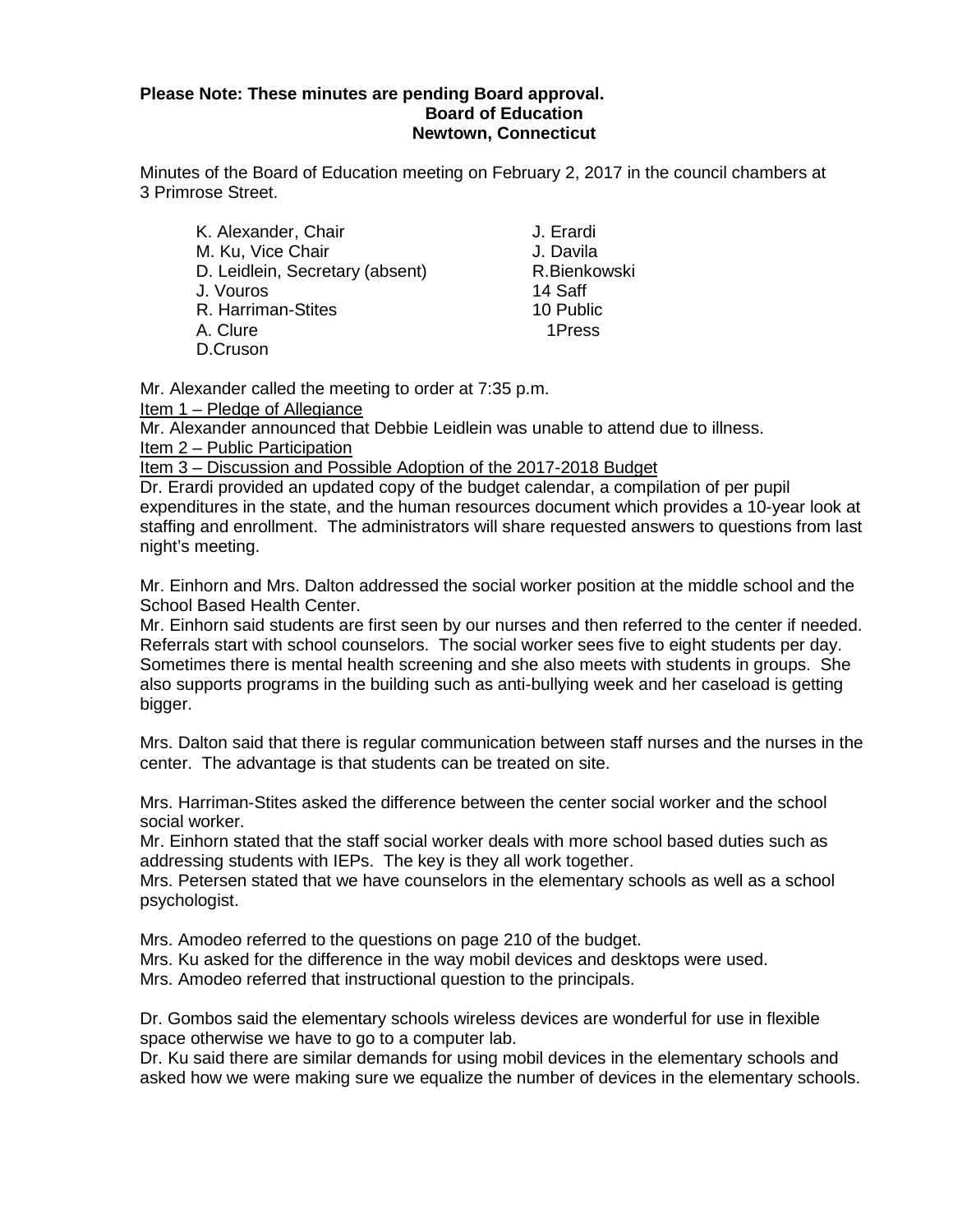Board of Education **-2-** February 2, 2017

Mrs. Amodeo said we look at obsolescence and then check with the principals as to what is being used.

Mr. Clure asked if the elementary schools had enough technology.

Mrs. Amodeo stated that a designated donation came to one school. In speaking to the vendor it allowed a number of Ipads to give to each school.

Ms. Gasparine said that each grade K-2 classroom has Ipads and grades 3 and 4 have more use for Chromebooks. She also has two carts of Chromebooks.

Mr. Moretti said the Ipads are good for apps and enrichment, movie makers and presentations. We are all learning to use what we have. The lab is great for whole group instruction. Mr. Geissler stated that was how technology was used at Middle Gate School.

Mrs. Harriman-Stites asked what the per pupil dollar amount was.

Mr. Bienkowski said it is \$223 per pupil for the elementary schools and increased up to \$260 for the high school.

Mr. Alexander thanked the administrators and central office staff for answering the Board questions.

MOTION: Mrs. Ku moved that the Board of Education adopt the Superintendent's recommended budget for a total of \$74,996,756. Mrs. Harriman-Stites seconded.

MOTION: Mrs. Ku moved to amend the motion to accept the technical adjustments as presented. Mr. Cruson seconded. Motion passes unanimously.

Mrs. Harriman-Stites asked if the staffing was sufficient for the new special education programs created in the district.

Mrs. Petersen said currently the staff we have doesn't need to be increased because of the way we manage the programs.

Mr. Vouros asked if any of these programs impact the number of paras we need. Mrs. Petersen said we are shifting some of the paras and can run the programs with staff we have.

Dr. Erardi stated that in most cases enrollment in programs are with students we had and their support moves with them.

Mr. Clure asked if the counselors were reaching out to the B and higher students who were asking for help at least once a month or even yearly.

Dr. Erardi said this was directed to the middle school counselors. This will be researched through the Curriculum and Instruction Committee and come back to the Board.

Mr. Clure asked if any provisions have been made for expanding middle school sports. Mr. Memoli said the vision is to try to build middle schools sports more in line of what we offer at the high school.

Mr. Einhorn said we added a unified sports team. To increase sports at the middle school we have to look at towns that offer it also.

Dr. Erardi said that with two coaches there is potential for an expanded roster at the middle school.

Mr. Clure asked if anyone had asked about additional fall sports such as field hockey.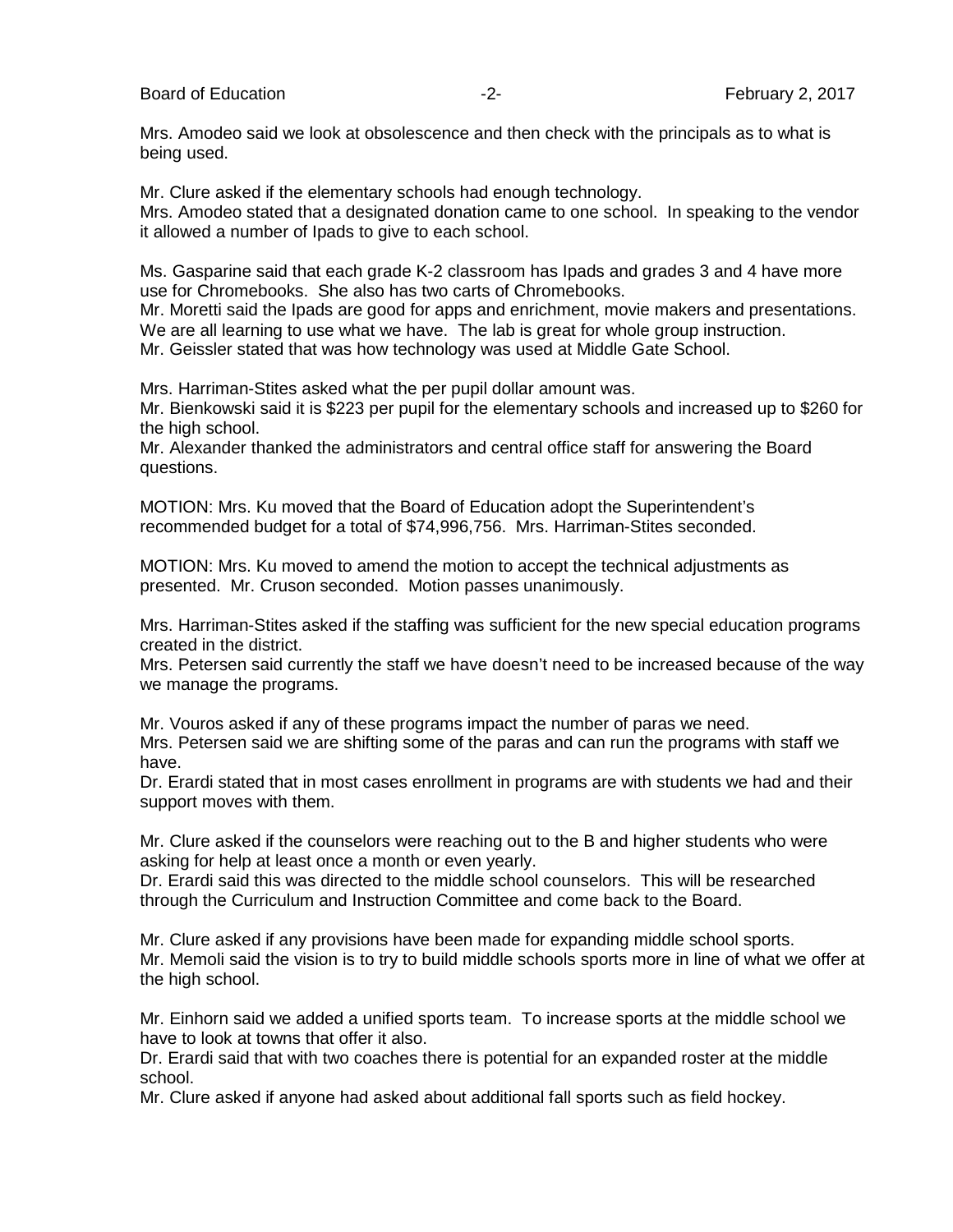Mr. Memoli stated that no one has asked and noted that we have a wide range of sports offered in town.

Mr. Clure asked if having a floater custodian was a possibility.

Mr. Faiella said that would require a deep discussion with the union because the contracts stated that the work week is Monday to Friday.

MOTION: Mrs. Harriman-Stites moved to amend the motion to include the addition of two social worker positions. Mr. Cruson seconded.

Mrs. Harriman-Stites clarified that one would be for Reed and one for the middle school. She heard from community members and staff regarding the importance of these positions. We should not be cutting mental health services.

Mr. Vouros stated that Mrs. Leidlein was in agreement. Mrs. Ku said that after thorough discussions she supports these positions.

Mr. Alexander asked the decision making process to cut back the social workers. Mrs. Petersen stated that the grant fund ran out.

Dr. Erardi added that there were comments by parents regarding the reduction. Looking at our needs we felt there was a sense of equity with our present level of staffing and the school based health center in the middle school. We will never compromise the mental health of our students and believed we were going forward with an adequate level of support. He supports this addition and we will continue to look for grant funding.

Mr. Cruson asked if we add the social worker to the middle school if we would retain the psychologist at the preschool.

Mrs. Petersen said we would keep that position there.

Motion passes unanimously.

Mr. Clure asked if the \$1500 for the scheduler was a set amount given that Mr. Memoli was overseeing the middle school.

Dr. Erardi said the athletic director usually has a point person at the opposite site. The conversation would need to take place with the teacher's union executive board. If we are looking to grow the program at the middle school it will take additional hands. We should leave it as is.

Mr. Clure wanted to propose that the JV girls and boys basketball coaches be reduced to assistants. Then we could add in a coach for field hockey.

Mrs. Harriman-Stites state that there would be costs for additional sports. Dr. Erardi said there would also be costs for uniforms and transportation. He has not had this conversation with middle school administration or the athletic director.

MOTION: Mr. Clure moved to amend the motion to reduce the JV boys and girls basketball coaches to assistant coaches. Mrs. Harriman-Stites seconded.

Mr. Vouros said it was difficult to agree or disagree without having cost information.

Dr. Erardi said the intent of the motion is to eliminate the opportunity to go from four teams to two teams.

Mr. Einhorn stated that would depend on the interest next year as to how many teams run.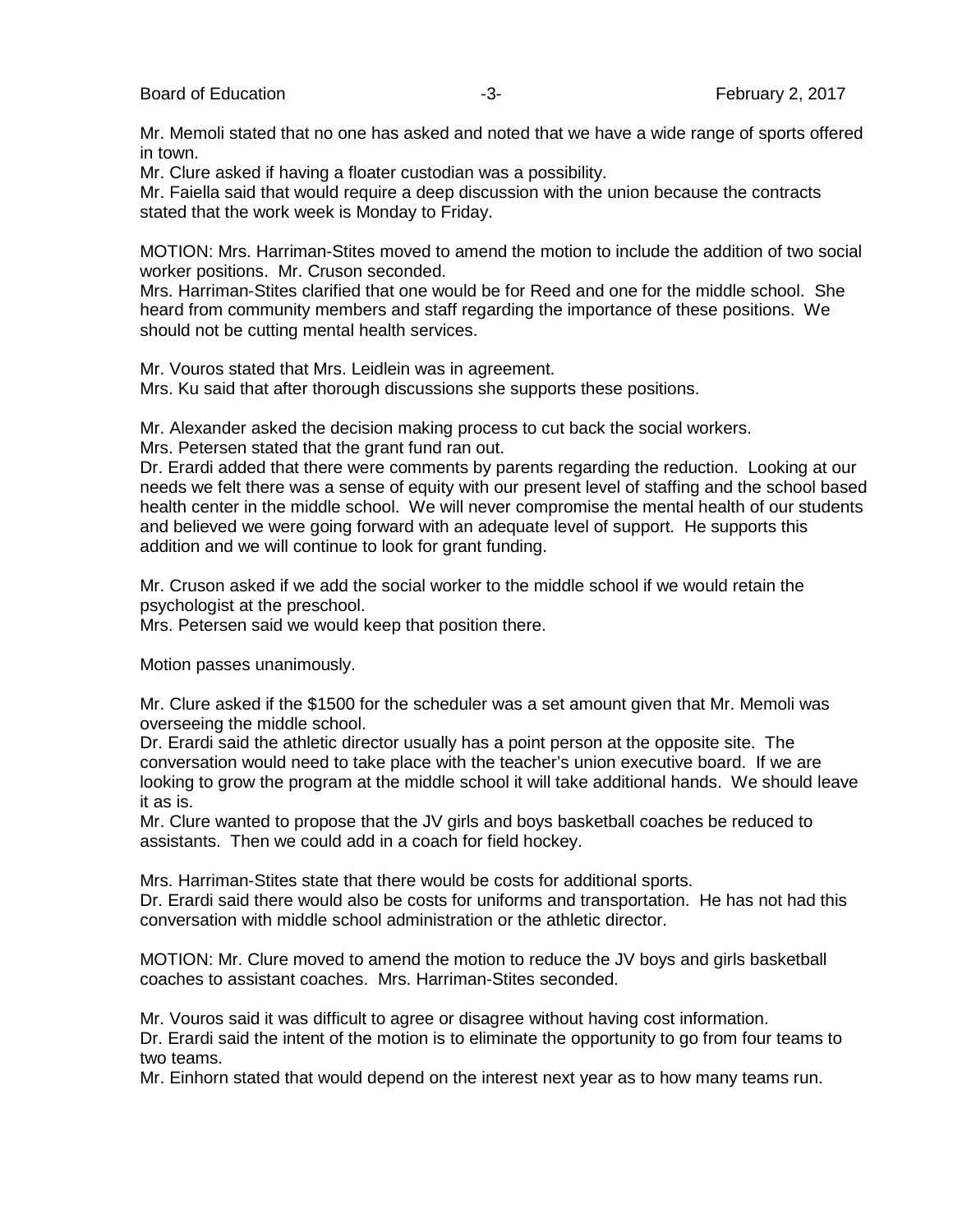Board of Education **Example 2, 2017 February 2, 2017** 

Mr. Clure wanted to have two coaches instead of four for two teams.

Mr. Memoli said this was the first year we never had an eighth grade girl's basketball team but there is a seventh grade team.

Mr. Einhorn said they anticipate two girls teams next year.

Mr. Vouros asked how this would affect the field hockey team.

Dr. Erardi said this is a deeper conversation because we have to be accurate and prepared if we are going to make changes. We have to investigate an appropriate schedule. Middle school field hockey may not be at many schools. He cautioned the Board that we have a conversation with administration as there is no plan in place.

Mrs. Ku stated that the public hasn't had a chance to weigh in on it.

Dr. Erardi feels we need to have the conversation as we can move line item dollars. We will get back to the Board after having the conversation. The same dollar amount would be redistributed for more students.

Mr. Memoli as begun looking at other schools and what they offer.

Mr. Clure withdrew his motion.

Dr. Erardi would come back to the Board with a recommendation at the March 7 meeting.

MOTION: Mrs. Harriman-Stites moved to increase the duties of the current grant specialist to a full time position. Mr. Vouros seconded.

Mrs. Harriman-Stites said the position is currently funded by the Newtown/Sandy Hook Foundation for \$25,000. She feels it's important to find other funding streams to give us budget relief.

Mr. Vouros asked if it needed to be two people or if the grant would allow the person to work additional hours.

Dr. Erardi said the funder would have to agree and then agree to expand. We have a strong working relationship with our funder. He shared this with our grant writer and she would like to do this. It would be one person working with a wider scope.

Mrs. Ku said so fair we don't have anything coming in to date. Is this worth the investment? Dr. Erardi said to date the \$25,000 has been doubled and it is centered around the project adventure challenge.

Mrs. Ku asked if other districts invest in grant writers.

Dr. Erardi has not done that study but we could get that information.

Mrs. Harriman-Stites said that Danbury has one which is outsourced.

Mr. Alexander didn't feel it was the right time to add another grant writer and asked if the Board was comfortable continuing to add to our bottom line.

Mrs. Ku and Mr. Alexander preferred waiting another year.

Mrs. Harriman-Stites said if we continually worry about the lowest possible increase she sees us having the same conversation. \$35,000 is half of a grant. The number might be bigger next year.

Mr. Vouros said this exposes the district to new ideas. He agreed that if we get a grant and it is not given back to us is not a huge risk. We have a lot to gain for \$35,000.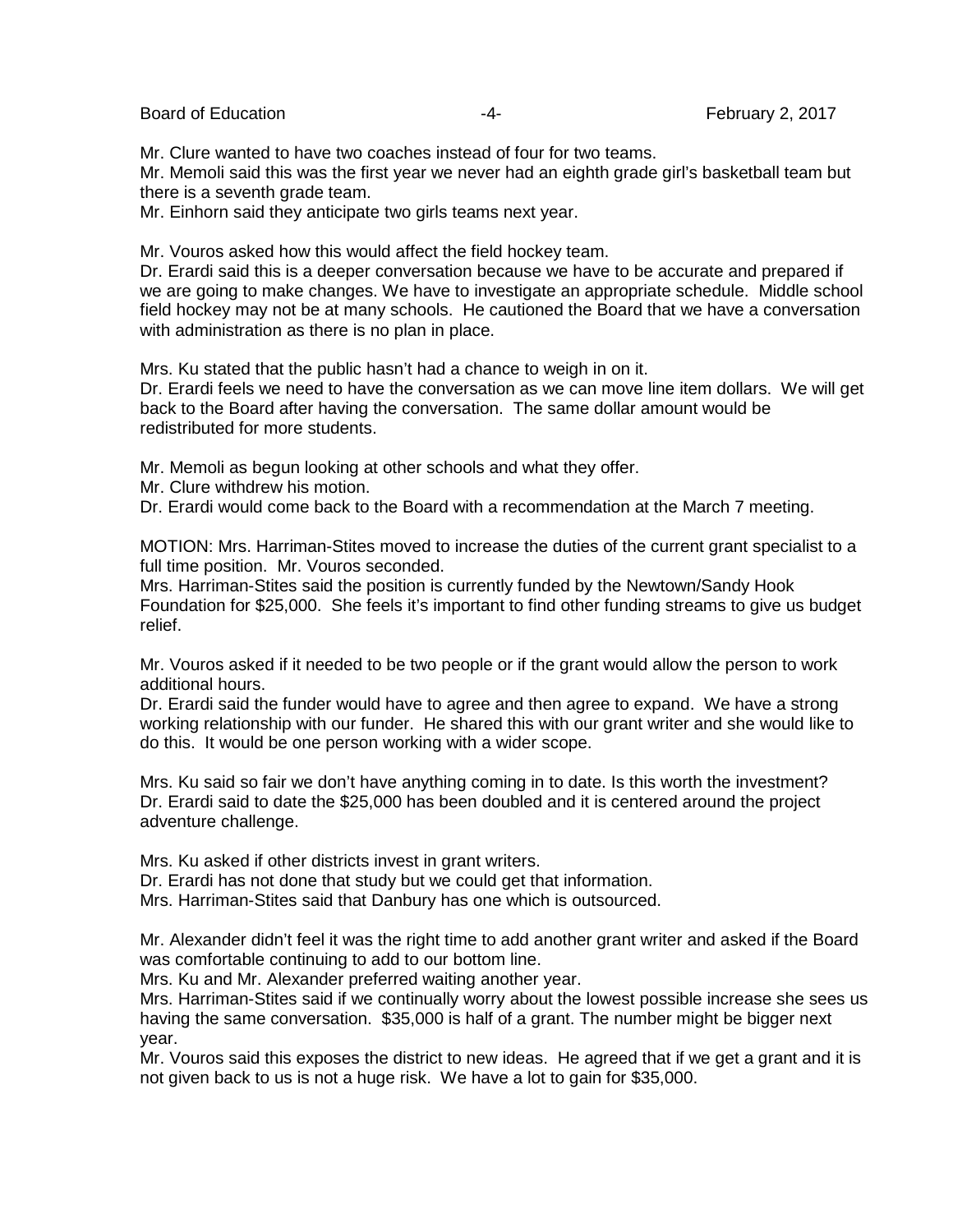Board of Education **-5-** February 2, 2017

Mr. Cruson asked if this was another position to possibly share with the town. Dr. Erardi said our search would be different from the town search.

Vote: 5 ayes, 1 nay (Mr. Alexander) Motion passes.

Dr. Erardi cautioned the Board to hold on the purchasing agent. Half of the cost to share with the town would be \$55,000.

Mrs. Harriman-Stites verified that we could add it at a later time. Dr. Erardi said it would be a recommendation from the Board of Finance.

Mr. Alexander said the amended budget amount is \$75,120,605. Motion passes unanimously.

MOTION: Mrs. Ku moved that the Board of Education direct the business office to prepare the final budget and authorize the Director of Business to make any technical and arithmetical changes. Mr. Vouros seconded. Motion passes unanimously.

Item 4 – Public Participation

Mrs. Ku said that Mr. Bienkowski did a fabulous job with the budget book. MOTION: Mr. Clure moved to adjourn. Mr. Vouros seconded. Motion passes unanimously.

 $\overline{\phantom{a}}$  , which is a set of the contract of the contract of the contract of the contract of the contract of the contract of the contract of the contract of the contract of the contract of the contract of the contract

Item 5 – Adjournment The meeting adjourned at 9:47p.m.

Respectfully submitted:

 Keith Alexander **Chair**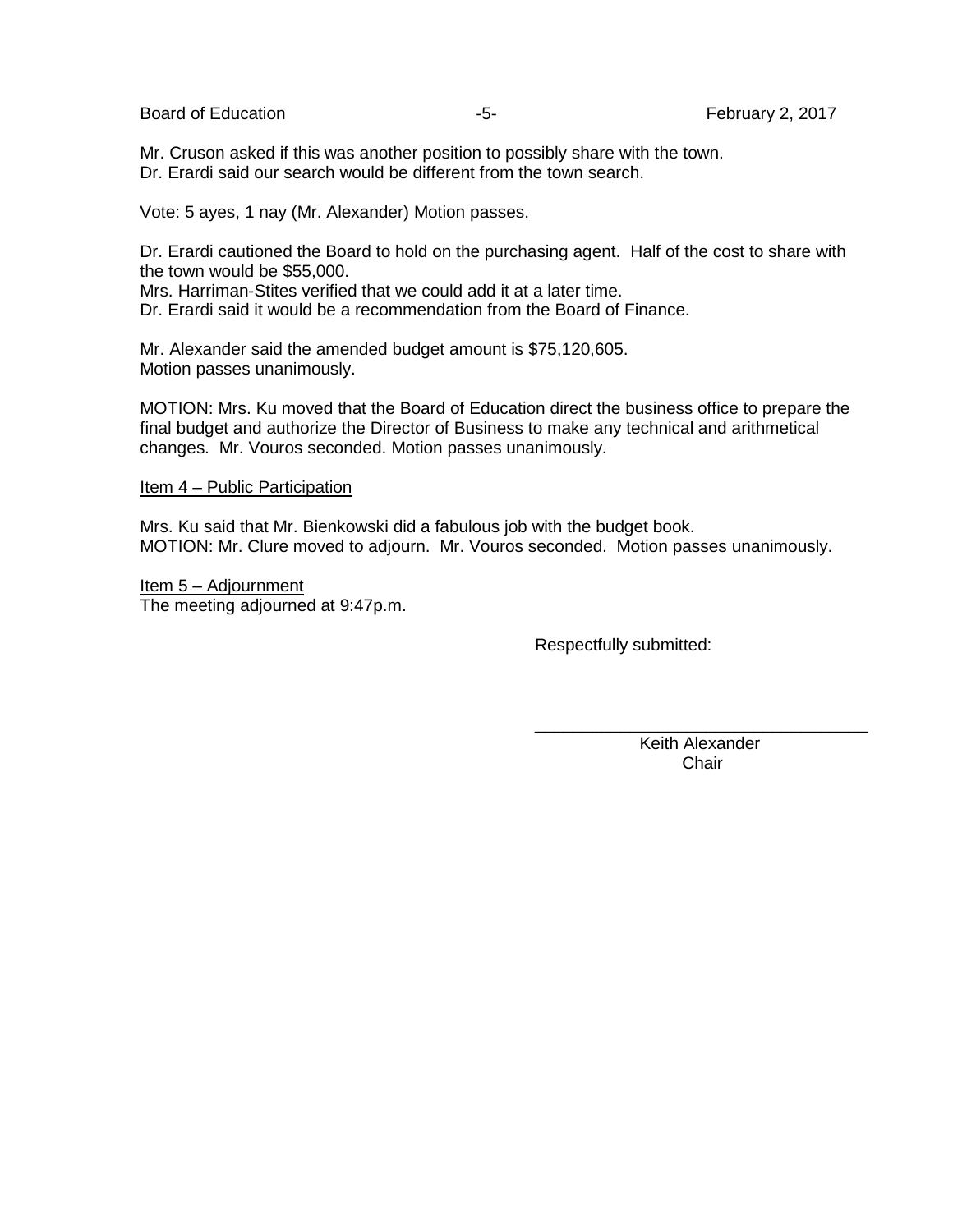#### Proposed Operational Plan for 2017-18

 $\langle \, \alpha \, \rangle$ 

|   |                                                              |            | Cumulative | Percent     |                | Percent |           |
|---|--------------------------------------------------------------|------------|------------|-------------|----------------|---------|-----------|
|   | 2016-17 Approved Budget                                      | 73,665,065 | Adjustment | of Decrease | <b>Balance</b> | Change  | Increase  |
|   | 2017-18 Superintendent's Request                             | 74,996,756 | 1,331,691  |             |                | 1.81%   |           |
|   | Recommended Adjustments to Superintendent's Plan 1/31/17     |            |            |             |                |         |           |
|   | Technical Adiustments                                        | $\Omega$   | $\circ$    | $0.00\%$    | 74,996,756     | 1.81%   |           |
|   | 1 Energy - Electricity, Natural Gas, Oil, Diesel, Gasoline   | (64, 015)  | (64, 015)  | $-0.09%$    | 74,932,741     | 1.72%   | 1,267,676 |
|   | 2 Grant reduction for Physiological & Behavioral assessments | 51,571     | (12, 444)  | $-0.02\%$   | 74,984,312     | 1.79%   | 1,319,247 |
|   | 3 Building Contracted Services                               | (9,000)    | (21, 444)  | $-0.03\%$   | 74,975,312     | 1.78%   | 1,310,247 |
|   | 4 Magnet Transportation (Grant for two less students)        | 2,600      | (18, 844)  | $-0.03\%$   | 74,977,912     | 1.78%   | 1,312,847 |
|   | 5 Certified Salary Adjustments                               | (27,909)   | (46,753)   | $-0.06%$    | 74,950,003     | 1.74%   | 1,284,938 |
|   | 6 Non-Certified Salary Adjustments                           | 3,505      | (43, 248)  | $-0.06%$    | 74,953,508     | 1.75%   | 1,288,443 |
| 7 | Memberships - Assistant Superintendent                       | (1,600)    | (44, 848)  | $-0.06%$    | 74,951,908     | 1.75%   | 1,286,843 |
|   |                                                              |            | (44, 848)  | $-0.06%$    | 74,951,908     | 1.75%   | 1,286,843 |

 $\mathcal{L}^{\mathcal{L}}$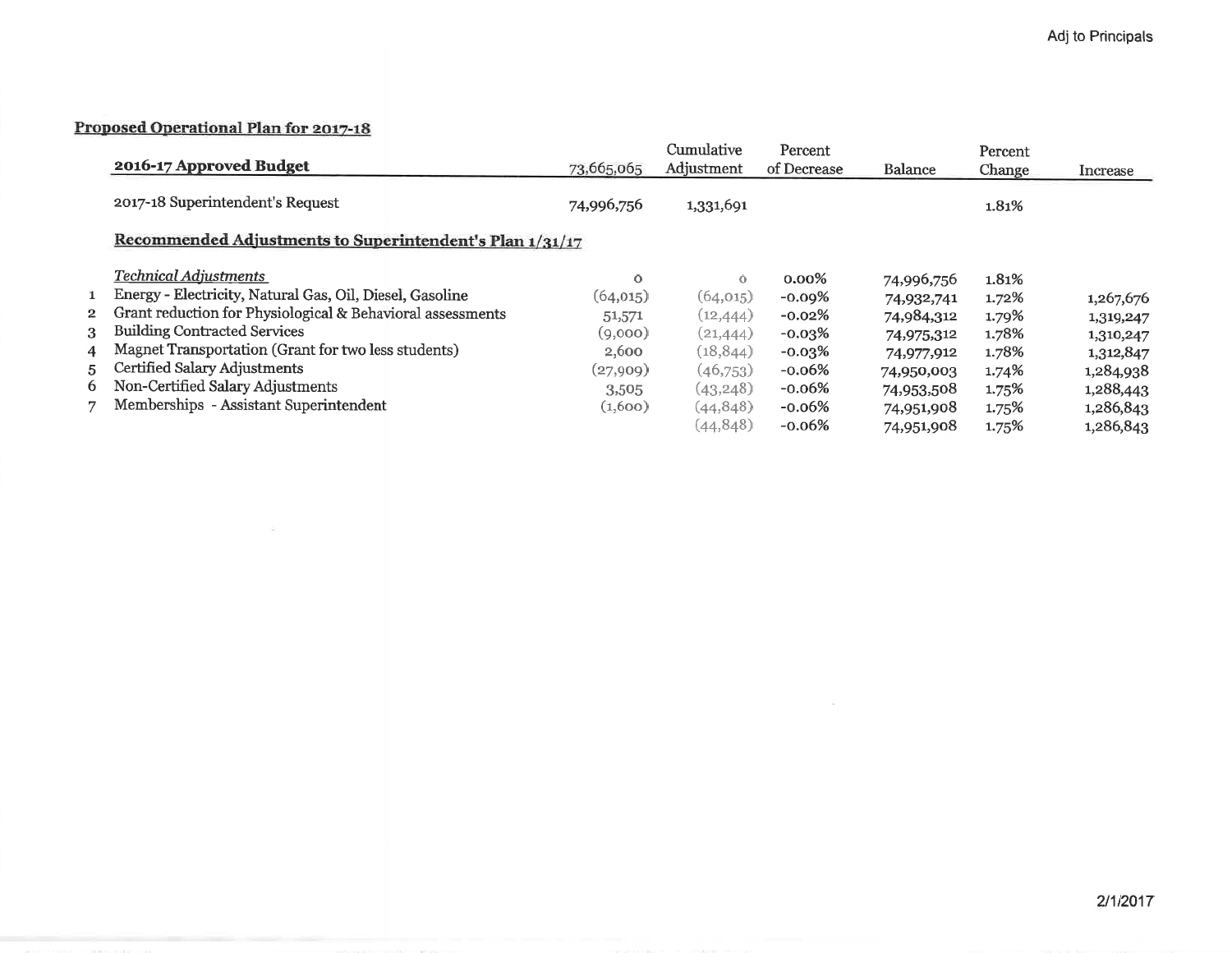## K-12 Enrollment and Staffing and SPED Prek-21<br>2008-2018

| $\sim$ |      | 2018 |      | $\mathbf{p}_{\alpha r}$ | 2008 To<br>l'eachers                         | 2018 Teachers | $_{\text{L}}$ ess | $\sim$<br>Per | 2008 Para*                   | 2018 P<br>Para | Less                     | ุ่µื้อา |
|--------|------|------|------|-------------------------|----------------------------------------------|---------------|-------------------|---------------|------------------------------|----------------|--------------------------|---------|
| ᅭ      | 2008 |      | Less | ⊥ ∪⊥                    |                                              |               |                   |               |                              |                | $ -$                     | 10      |
|        | 1983 | 1250 | 724  | 37%                     | $\bullet \bullet \bullet \bullet$<br>ں 1 ۔ ت | 86.2          | 2695<br>ムい・フン     | 24%           | — — 1<br>$\cdot \cdot \circ$ | 24.3           | $\overline{\phantom{a}}$ |         |

|        | 2008 Staffing** 2018 Staffing | Less  | Per. |
|--------|-------------------------------|-------|------|
| 185.62 | 142.27                        | 43.35 | 23%  |

|      | 2008 | 2018       | $_{\rm LESS}$        | Per | 2008 Te | <b>Feachers</b> 2018 Teachers | $_{\rm LESS}$ | Per | 2008 Para            | 2018 Para | Less     | レュー                  |
|------|------|------------|----------------------|-----|---------|-------------------------------|---------------|-----|----------------------|-----------|----------|----------------------|
| Reed |      | $\sqrt{2}$ | $\sim$ $\sim$ $\sim$ |     |         | .3.45<br>4∸                   |               | 20% | $\sim$ $\sim$ $\sim$ | 5.06      | <u>.</u> | $\cap$ $\cap$ $\cap$ |
|      | 902  | כ∠ס        | ∼                    | 31% | 54.56   |                               | <b>*****</b>  |     |                      |           |          |                      |

|       | 2008 Staffing   2018 Staffing   Less |       | Per    |
|-------|--------------------------------------|-------|--------|
| 71.25 | 57.2                                 | 14.05 | $20\%$ |

|    | 2008 | 2010   | Less                        | $p_{\alpha r}$ | 2008 Teachers | 2018 Teachers | $_{\rm L}$ ess | Per   | 2008 Pa<br>Para                   | 2018 Para              | More | ۳۵۳                |
|----|------|--------|-----------------------------|----------------|---------------|---------------|----------------|-------|-----------------------------------|------------------------|------|--------------------|
| MS |      | ہ ⊥ ∪∡ |                             | ັບມ            |               |               | 11.85          | 80/6  | $\cap$ $\cap$ 1<br>$\angle$ . O . | $\cap$ $\circ$<br>2.OZ | ◡ ◦  | $\bigcap_{\alpha}$ |
|    | 929  | 698    | $\sim$ $\sim$ $\sim$<br>231 | 25%            | A74<br>64.,   | 52.89         |                | 2 V / |                                   |                        |      |                    |

|       | 2008 Staffing   2018 Staffing   Less |      | Per |
|-------|--------------------------------------|------|-----|
| 76.04 | 63.54                                | 12.5 | 16% |

|    | 2008 | 2018            | $L$ ess | Per | 2008 Te | Teachers 2018 Teachers | More     | $P_{\rm cr}$ | 2008 Para | 2018 Para           | $-$ ess         | Vor |
|----|------|-----------------|---------|-----|---------|------------------------|----------|--------------|-----------|---------------------|-----------------|-----|
| HS |      |                 |         |     |         | 11330                  | 205      | 4%           | .49       | $\cup \cdot \times$ | $\cup\cdot\cup$ | 38% |
|    | 1704 | $\sim$<br>1638. | ხხ      | 4%  | 109.44  | 11 J .J .              | <u>.</u> |              |           |                     |                 |     |

|       | 2008 Staffing   2018 Staffing   More |      | Per |
|-------|--------------------------------------|------|-----|
| 127.5 | 133.02                               | 5.52 |     |

|         |                     | 2018           | Less        | Per | 2008 Teachers 2018 Teac | l'eachers | $_{\rm \mathcal{L}$ ess | Per   | 2008 Para   | 2018 Para     | Less              | しっぃ |
|---------|---------------------|----------------|-------------|-----|-------------------------|-----------|-------------------------|-------|-------------|---------------|-------------------|-----|
| 'Total, | 2008                |                |             |     |                         | 295.93    | 15.96<br>"⊥             | $3\%$ | -n -        | 2225<br>----- | $\cap$<br>ر ر ں ر | 38% |
|         | 5510<br><u>JJ10</u> | 1つつ ()<br>⊦∠∠∪ | 1298<br>14/ | 24% | 341.89                  |           |                         |       | <i>--</i> - |               |                   |     |

|        | 2008 Staffing   2018 Staffing | Less  | Per    |
|--------|-------------------------------|-------|--------|
| 460.41 | 396.03                        | 64.38 | $14\%$ |

\*Paraeducators

\*\* Staffing includes instructional, administrative and clerical

Please note: K-12 enrollment does not include preschool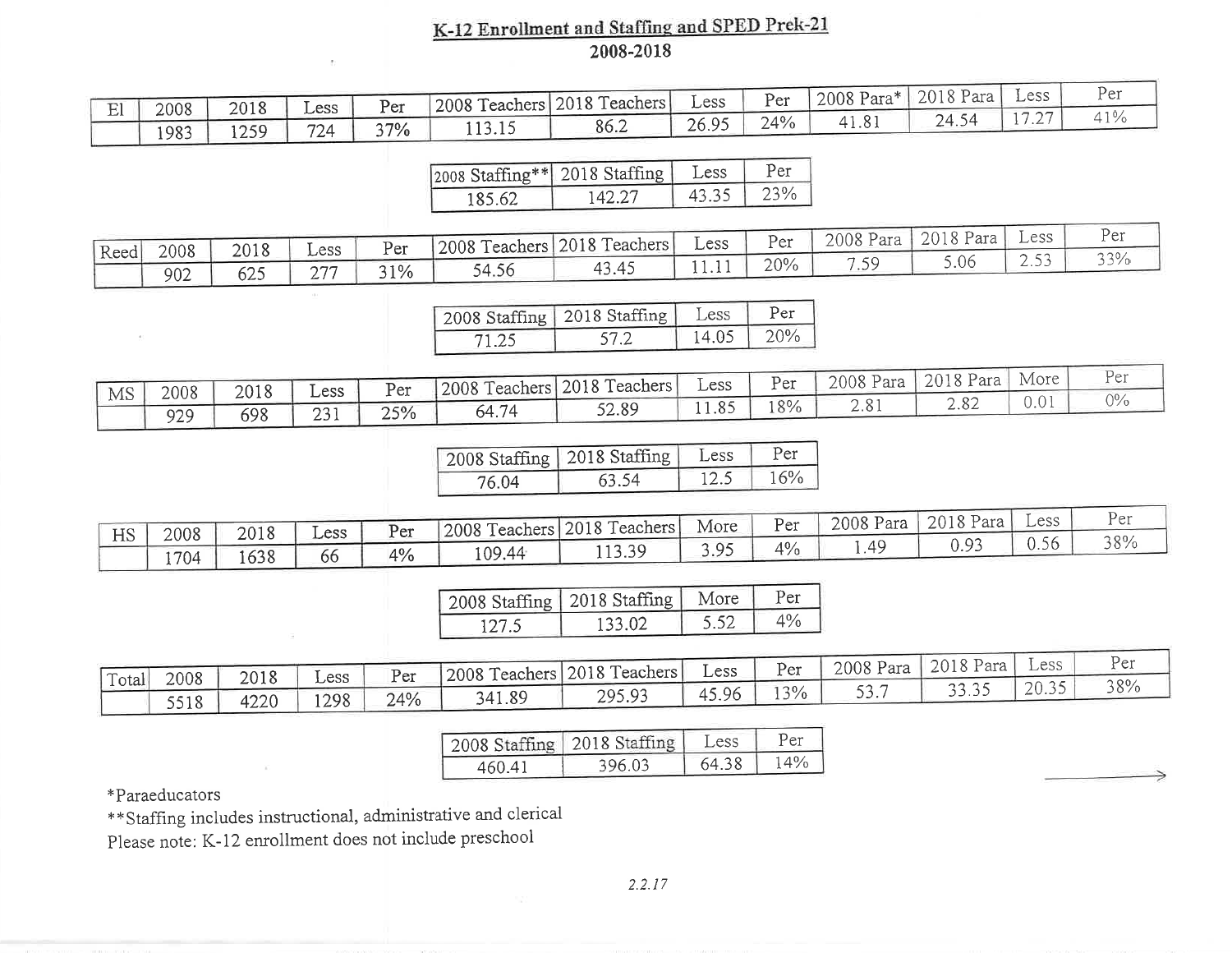#### K-12 Enrollment and Staffing and SPED Prek-21 2008-2018

| $K-8$ | 2008 | 2018 | $\_ess$              | Per | 2008 Te | Teachers 2018 Teachers | $\_ess$ | Per | 2008 Para   2018 Para | Less | Per |
|-------|------|------|----------------------|-----|---------|------------------------|---------|-----|-----------------------|------|-----|
|       | 3814 | 2582 | $\sim$ $\sim$ $\sim$ | 32% | 232.45  | 182.54                 | 49.91   | 21% | 32.42                 | 1979 | 38% |

In K-8 49.91 fewer teachers in 2018 and 19.79 fewer paraeducators in 2018 - resulting in 69.7 fewer instructional positions

| <b>SPED</b> | 2008 | 2018 | More | Per | [2008 Teachers] 2018 Teachers]                |      | More  | Per | 2008 Para   2018 Para   More |       | Per |
|-------------|------|------|------|-----|-----------------------------------------------|------|-------|-----|------------------------------|-------|-----|
|             |      | 536  |      | 5%  | 38.8                                          | 41.4 | 2.6   | 7%  | 72.32                        | 83.82 | 16% |
|             |      |      |      |     | $ 2008 \text{ Staffing}^{***} $ 2018 Staffing |      | More  | Per |                              |       |     |
|             |      |      |      |     | 150.67                                        | 71.5 | 20.83 | 14% |                              |       |     |

\*\*\*SPED Staffing includes instructional, clerical/secretarial, speech pathologists, behavior analysts, behavioral therapists, job coaches, administrators, occupational therapists and physical therapists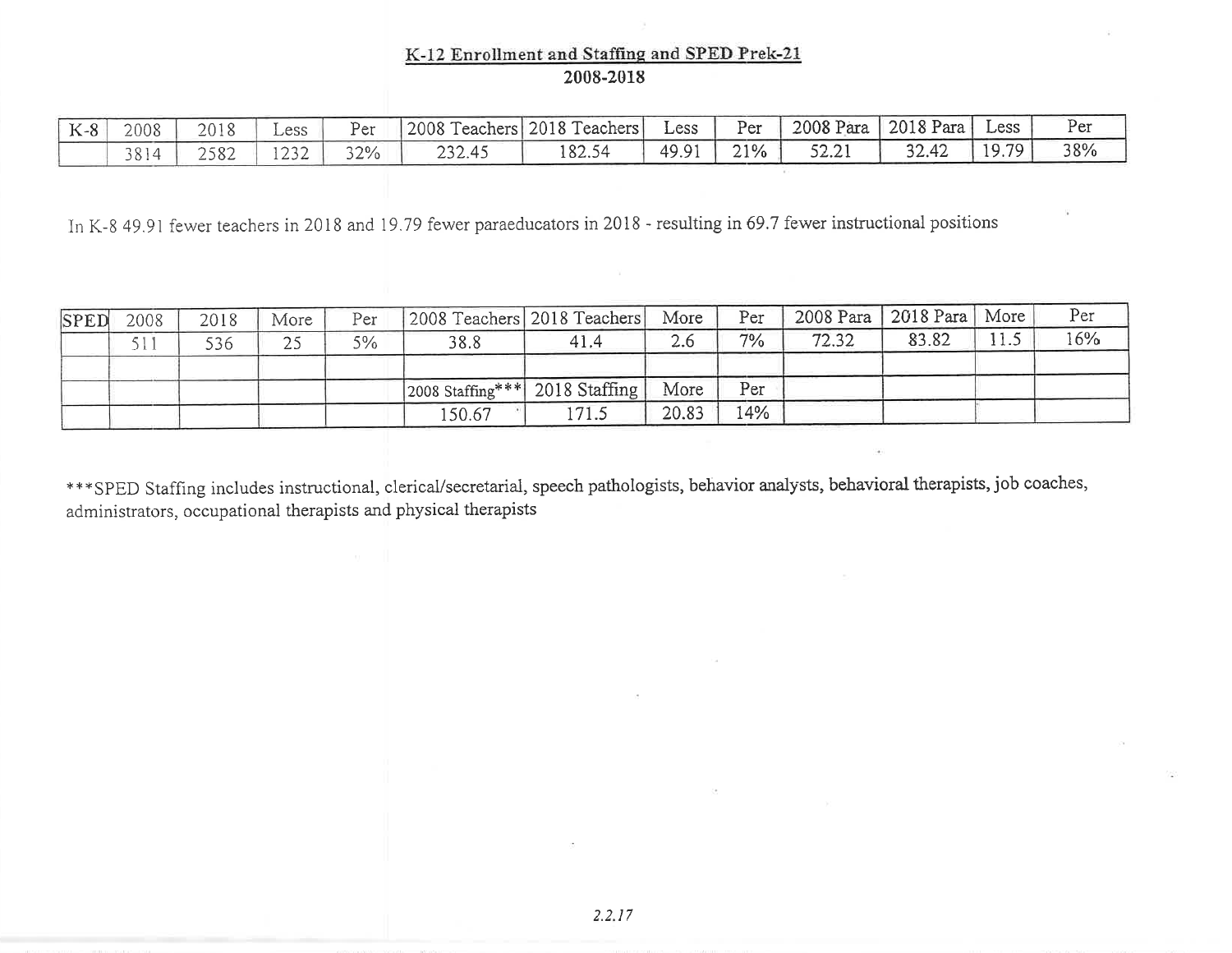|     | NEWTOWN PUBLIC SCHOOLS                                                                                                                                     |                                |                      |                |                                              |  |  |  |  |
|-----|------------------------------------------------------------------------------------------------------------------------------------------------------------|--------------------------------|----------------------|----------------|----------------------------------------------|--|--|--|--|
|     | <b>NEWTOWN, CONNECTICUT</b>                                                                                                                                |                                |                      |                | 2017-2018 SCHOOL BUDGET DEVELOPMENT CALENDAR |  |  |  |  |
|     | <b>Activity</b>                                                                                                                                            | Responsibility                 | Date                 | Day            | <b>Meeting Type</b>                          |  |  |  |  |
|     | ADMINISTRATION<br>Commencement of Budget Process Calendar & Materials Distributed                                                                          | Supt & Director of Business    | 09/16/16             | Fri            | A Team                                       |  |  |  |  |
| 2.  | Discussion and Expectations / Goals of Budget Process                                                                                                      | Superintendent                 | 10/05/16             | Wed            | A Team                                       |  |  |  |  |
| В.  | Submission of Technology & Bldg & Grounds Requests                                                                                                         | Dir's of Tech / Facilities     | 10/28/16             | Fri            | CO Internal                                  |  |  |  |  |
| 14. | Submission of All Budget Requests                                                                                                                          | Principals / Directors         | 11/04/16             | Fri            | A Team                                       |  |  |  |  |
| 5.  | Submission of Salaries                                                                                                                                     | Accountant & Personnel         | 11/11/16             | Fri            | CO Internal                                  |  |  |  |  |
| 6.  | Preliminary Update and Discussion of Budget in Progress                                                                                                    | Superintendent                 | 11/18/16             | <b>Thurs</b>   | A Team                                       |  |  |  |  |
| 17. | Individual Administrative Budget Meetings                                                                                                                  | Superintendent                 | $12/1 - 12/9$        | <b>Tue-Fri</b> | Cost Center Leaders                          |  |  |  |  |
| 8.  | Distribute Superintendent's Proposed Budget                                                                                                                | Superintendent                 | 12/23/16             | Wed            | CO Internal                                  |  |  |  |  |
|     | <b>BOARD OF EDUCATION</b>                                                                                                                                  |                                |                      |                |                                              |  |  |  |  |
| 9.  | Superintendent's Overview of Proposed Budget to BOE, Elem & Reed                                                                                           | Superintendent                 | 01/03/17             | Tue            | Regular BOE Mtg                              |  |  |  |  |
| 10. | Budget Workshop - Middle, High Schools, Special Ed, Pupil Pers & Health                                                                                    | Board of Ed                    | 01/05/17             | Thurs          | Workshop Mtg                                 |  |  |  |  |
|     | 11. Budget Workshop - Curriculum, Technology & General Services<br>- Continuing Ed, Benefits, Plant & Transportation                                       | Board of Ed                    | 01/10/17             | Tue            | Workshop Mtg                                 |  |  |  |  |
|     | 12. Budget Workshop - Public Hearing & Discussion                                                                                                          | Board of Ed                    | 01/31/17             | Tue            | PH & Regular BOE Mtg                         |  |  |  |  |
| 13. | Budget Workshop - Adoption of Budget                                                                                                                       | Board of Ed                    | 02/02/17             | Thurs          | Workshop Mtg                                 |  |  |  |  |
|     | 14. BOE Budget Submitted to Financial Director<br>(Feb 14th submission deadline per Town Charter)                                                          | Director of Business           | 02/08/17             | Wed            | Finance Internal<br>(Delivery)               |  |  |  |  |
|     | <b>BOARD OF FINANCE</b>                                                                                                                                    |                                | 02/10/17             | Fri            |                                              |  |  |  |  |
| 15. | Budget Proposals Published in Newspaper<br>(At least 5 days prior to Public Hearing per Town Charter)                                                      | <b>Finance Director</b>        |                      |                | (Newspaper)                                  |  |  |  |  |
|     | <b>Schools Closed - Winter Recess</b>                                                                                                                      | 2/20/17 thru 2/21/17           |                      | $Mon$ - Tue    |                                              |  |  |  |  |
|     | 16. Board of Finance - High Level Presentation of the BOS and BOE                                                                                          | Board of Finance               | 02/13/17             | Mon            | Finance Board                                |  |  |  |  |
|     | 17. Board of Finance Public Budget Hearing for the Town<br>(Not later than the first Wednesday in March, per Town Charter)                                 | <b>Board of Finance</b>        | 02/16/17             | Thurs          | Public Hearing                               |  |  |  |  |
|     | 17a Board of Finance Review with BOE                                                                                                                       | <b>Board of Finance</b>        | 02/23/17             | <b>Thurs</b>   | Finance Board                                |  |  |  |  |
|     | 18. Board of Finance recommends Budget to Legislative Council<br>(Not later than March 14th, per Town Charter) (BOF Vote)                                  | <b>Board of Finance</b>        | 2/27 or 3/2 Mon/Thur |                | Finance Board                                |  |  |  |  |
| 19. | Budget Proposals Published in Newspaper<br>(At least 5 days prior to Public Hearing per Town Charter)                                                      | <b>Finance Director</b>        | 03/17/17             | Fri            | (Newspaper)                                  |  |  |  |  |
|     | <b>LEGISLATIVE COUNCIL</b>                                                                                                                                 |                                |                      |                |                                              |  |  |  |  |
| 20. | L.C. Education Sub-committee deliberations                                                                                                                 | Legislative Council            | <b>TBD</b>           |                | L.C. Sub-committee                           |  |  |  |  |
| 21. | Legislative Council Public Budget Hearing for the Town<br>(Not later than last Wednesday in March, per Town Charter) (WIII include BOF presentation to LC) | Legislative Council            | 03/22/17             | Wed            | Public Hearing                               |  |  |  |  |
| 22. | Legislative Council Budget Meeting                                                                                                                         | Legislative Council Discussion | TBD                  |                | Legislative Council                          |  |  |  |  |
| 23. | Legislative Council adopts a Town Budget<br>(Not later than the 2nd Wednesday in April, per Town Charter)                                                  | Legislative Council            | 04/05/17             | Wed            | Legislative Council                          |  |  |  |  |
|     | <b>Schools Closed - Spring Recess</b>                                                                                                                      | 4/10/17 thru 4/14/17           |                      | Mon - Fri      |                                              |  |  |  |  |
| 24. | LC Budget Proposal Published in Newspaper<br>(At least 5 days prior to Annual Budget Referendum per Town Charter)                                          | <b>Finance Director</b>        | 04/14/17             | Fri            | (Newspaper)                                  |  |  |  |  |
|     | 25. Town Budget Referendum<br>(4th Tuesday in April per Town Charler)                                                                                      | <b>Town Charter</b>            | 04/25/17             | Tue            | Referendum Vote                              |  |  |  |  |
|     | NOTE: Activities from 16. - 23. are subject to change at the discretion of the respective Board.                                                           |                                |                      |                | Approved by BOE<br>9/20/2016                 |  |  |  |  |
|     | <b>Based on latest Town Schedule</b><br>TBD = To Be Determined as they move along in the process                                                           |                                |                      |                |                                              |  |  |  |  |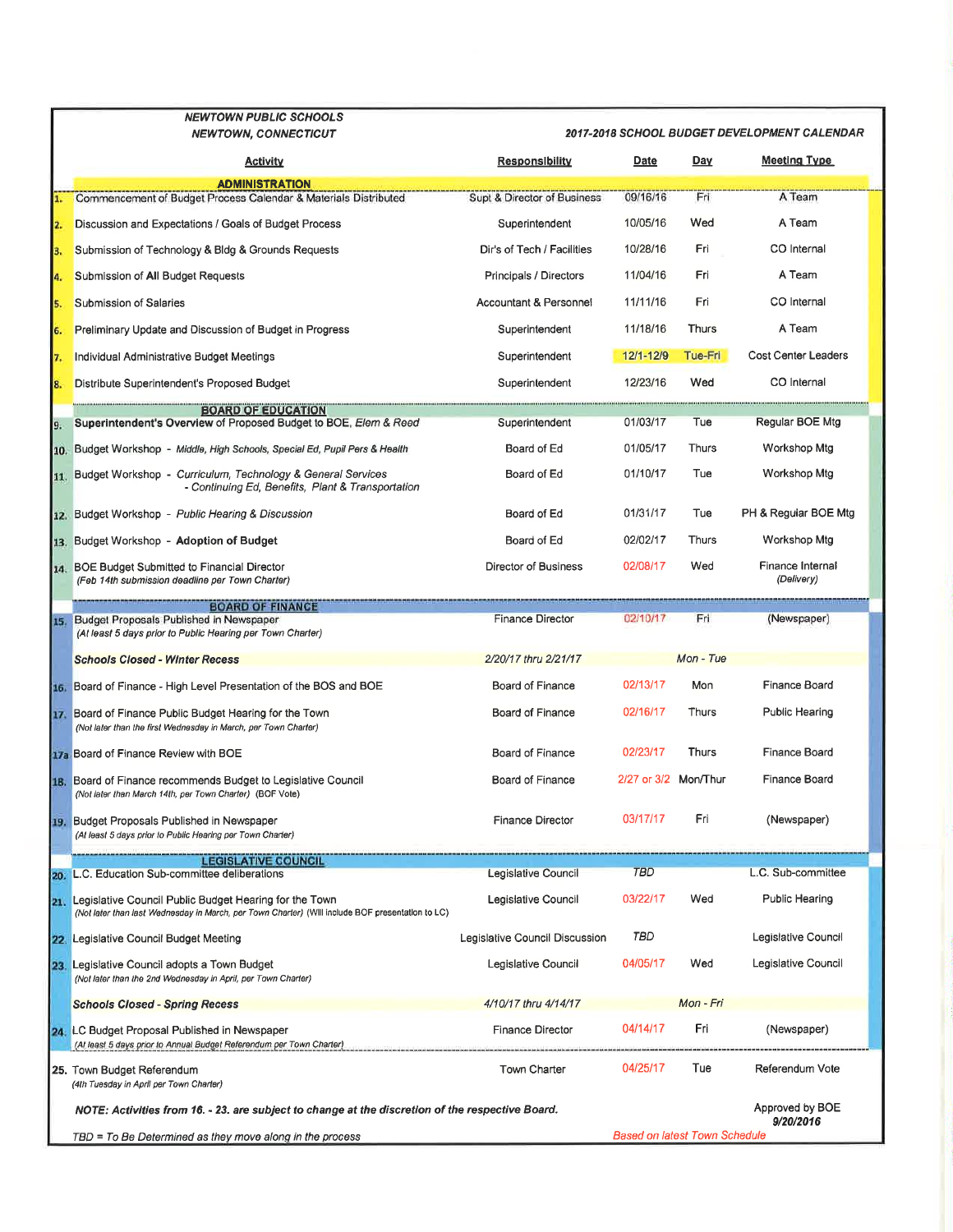ŵ

ó.

### Connecticut State Department of Education<br>Bureau of Grants Management

# 2015-16 Net Current Expenditures (NCE) per Pupil (NCEP)<br>and 2016-17 Special Education Excess Cost Grant<br>Basic Contributions for the February Payment

|                 |                                  | (1)                       | (2)                  | (3)                    | (4)<br><b>State Agency</b> | (5)<br>Local Initiated    |
|-----------------|----------------------------------|---------------------------|----------------------|------------------------|----------------------------|---------------------------|
|                 |                                  |                           | Average              | <b>NCEP</b>            | Placement<br>Basic         | Placement<br><b>Basic</b> |
|                 |                                  |                           | Daily<br>Membership  | 2015-16                | Contribution               | Contribution              |
| <b>District</b> | <b>District</b>                  | <b>NCE</b>                | (ADM)                | (Col 1/                | (Col <sub>3</sub> )        | (Col 3 x 4.5,             |
| Code            | Name                             | 2015-16                   | 2015-16              | Col(2)                 | Rounded)                   | Rounded)                  |
|                 | 1 ANDOVER                        | 8,056,478                 | 502.26               | 16,040.45              | 16,040                     | 72,182                    |
|                 | 2 ANSONIA                        | 35,389,845                | 2,524.46             | 14,018.78              | 14,019                     | 63,085                    |
|                 | 3 ASHFORD                        | 10,690,535                | 562.82               | 18,994.59              | 18,995                     | 85,476<br>70,768          |
|                 | 4 AVON                           | 51,777,946                | 3,292.45             | 15,726.27              | 15,726<br>16,048           | 72,216                    |
|                 | <b>5 BARKHAMSTED</b>             | 9,062,775<br>46,320,873   | 564.73<br>2,982.09   | 16,047.98<br>15,533.02 | 15,533                     | 69,899                    |
|                 | 7 BERLIN<br>8 BETHANY            | 14,651,540                | 840.69               | 17,427.99              | 17,428                     | 78,426                    |
|                 | 9 BETHEL                         | 46,186,232                | 2,930.31             | 15,761.55              | 15,762                     | 70,927                    |
|                 | 11 BLOOMFIELD                    | 47,362,809                | 2,238.29             | 21,160.26              | 21,160                     | 95,221                    |
|                 | 12 BOLTON                        | 13,279,903                | 759.18               | 17,492.43              | 17,492                     | 78,716                    |
|                 | 13 BOZRAH                        | 5,412,396                 | 307.70               | 17,589.85              | 17,590                     | 79,154                    |
|                 | <b>14 BRANFORD</b>               | 53,810,430                | 3,121.52             | 17,238.53              | 17,239                     | 77,573<br>64,476          |
|                 | <b>15 BRIDGEPORT</b>             | 299,973,412               | 20,936.27            | 14,327.93              | 14,328<br>13,898           | 62,540                    |
|                 | 17 BRISTOL                       | 116,640,298               | 8,392.67             | 13,897.88<br>14,318.71 | 14,319                     | 64,434                    |
|                 | <b>18 BROOKFIELD</b>             | 39,223,812                | 2,739.34<br>1,225.40 | 14,467.33              | 14,467                     | 65,103                    |
|                 | 19 BROOKLYN                      | 17,728,271<br>3,044,483   | 111.45               | 27,317.03              | 27,317                     | 122,927                   |
|                 | 21 CANAAN<br>22 CANTERBURY       | 11,366,359                | 648.58               | 17,524.99              | 17,525                     | 78,862                    |
|                 | 23 CANTON                        | 25,290,768                | 1,638.21             | 15,438.05              | 15,438                     | 69,471                    |
|                 | 24 CHAPLIN                       | 5,784,325                 | 287.63               | 20,110.30              | 20,110                     | 90,496                    |
|                 | 25 CHESHIRE                      | 67,059,564                | 4,401.39             | 15,236.00              | 15,236                     | 68,562                    |
|                 | 26 CHESTER                       | 8,115,906                 | 444.20               | 18,270.84              | 18,271                     | 82,219                    |
|                 | 27 CLINTON                       | 31,249,583                | 1,890.27             | 16,531.81              | 16,532                     | 74,393                    |
|                 | 28 COLCHESTER                    | 39,810,264                | 2,705.29             | 14,715.71              | 14,716<br>18,331           | 66,221<br>82,492          |
|                 | 29 COLEBROOK                     | 3,580,866                 | 195.34               | 18,331.45<br>17,334.70 | 17,335                     | 78,006                    |
|                 | 30 COLUMBIA                      | 12,093,380                | 697.64<br>128.41     | 30,191.35              | 30,191                     | 135,861                   |
|                 | 31 CORNWALL                      | 3,876,871<br>26,922,190   | 1,736.74             | 15,501.57              | 15,502                     | 69,757                    |
|                 | 32 COVENTRY                      | 29,308,826                | 2,104.38             | 13,927.53              | 13,928                     | 62,674                    |
|                 | 33 CROMWELL<br>34 DANBURY        | 139,082,742               | 10,870.82            | 12,794.14              | 12,794                     | 57,574                    |
|                 | 35 DARIEN                        | 93,858,104                | 4,858.71             | 19,317.49              | 19,317                     | 86,929                    |
|                 | 36 DEEP RIVER                    | 11,064,774                | 624.40               | 17,720.65              | 17,721                     | 79,743                    |
|                 | 37 DERBY                         | 23,746,832                | 1,545.61             | 15,364.05              | 15,364                     | 69,138                    |
|                 | 39 EASTFORD                      | 3,684,857                 | 178.50               | 20,643.46              | 20,643                     | 92,896                    |
|                 | 40 EAST GRANBY                   | 17,210,048                | 906.80               | 18,978.88              | 18,979<br>17,870           | 85,405<br>80,414          |
|                 | 41 EAST HADDAM                   | 19,797,097                | 1,107.85             | 17,869.84<br>14,709.83 | 14,710                     | 66,194                    |
|                 | <b>42 EAST HAMPTON</b>           | 29,184,590                | 1,984.02             | 13,436.78              | 13,437                     | 60,466                    |
|                 | <b>43 EAST HARTFORD</b>          | 108,731,623<br>52,298,987 | 8,092.09<br>3,424.65 | 15,271.34              | 15,271                     | 68,721                    |
|                 | 44 EAST HAVEN                    | 40,890,719                | 2,615.95             | 15,631.31              | 15,631                     | 70,341                    |
|                 | 45 EAST LYME<br><b>46 EASTON</b> | 26,808,201                | 1,393.90             | 19,232.51              | 19,233                     | 86,546                    |
|                 | 47 EAST WINDSOR                  | 23,127,901                | 1,203.41             | 19,218.64              | 19,219                     | 86,484                    |
|                 | <b>48 ELLINGTON</b>              | 35,484,640                | 2,732.71             | 12,985.15              | 12,985                     | 58,433                    |
|                 | 49 ENFIELD                       | 77, 164, 457              | 5,552.78             | 13,896.54              | 13,897                     | 62,534                    |
|                 | 50 ESSEX                         | 15,106,873                | 815.42               | 18,526.49              | 18,526                     | 83,369                    |
|                 | 51 FAIRFIELD                     | 167,691,944               | 10,125.97            | 16,560.58              | 16,561                     | 74,523                    |
|                 | 52 FARMINGTON                    | 65,735,800                | 4,048.47             | 16,237.20              | 16,237<br>15,217           | 73,067<br>68,475          |
|                 | 53 FRANKLIN                      | 3,882,369                 | 255.14               | 15,216.62<br>15,728.59 | 15,729                     | 70,779                    |
|                 | 54 GLASTONBURY                   | 97,713,997<br>27,942,924  | 6,212.51<br>1,921.12 | 14,545.12              | 14,545                     | 65,453                    |
|                 | 56 GRANBY                        | 184,648,009               | 8,634.16             | 21,385.75              | 21,386                     | 96,236                    |
|                 | 57 GREENWICH<br>58 GRISWOLD      | 24,813,151                | 1,771.00             | 14,010.81              | 14,011                     | 63,049                    |
|                 | 59 GROTON                        | 76,524,979                | 4,903.74             | 15,605.43              | 15,605                     | 70,224                    |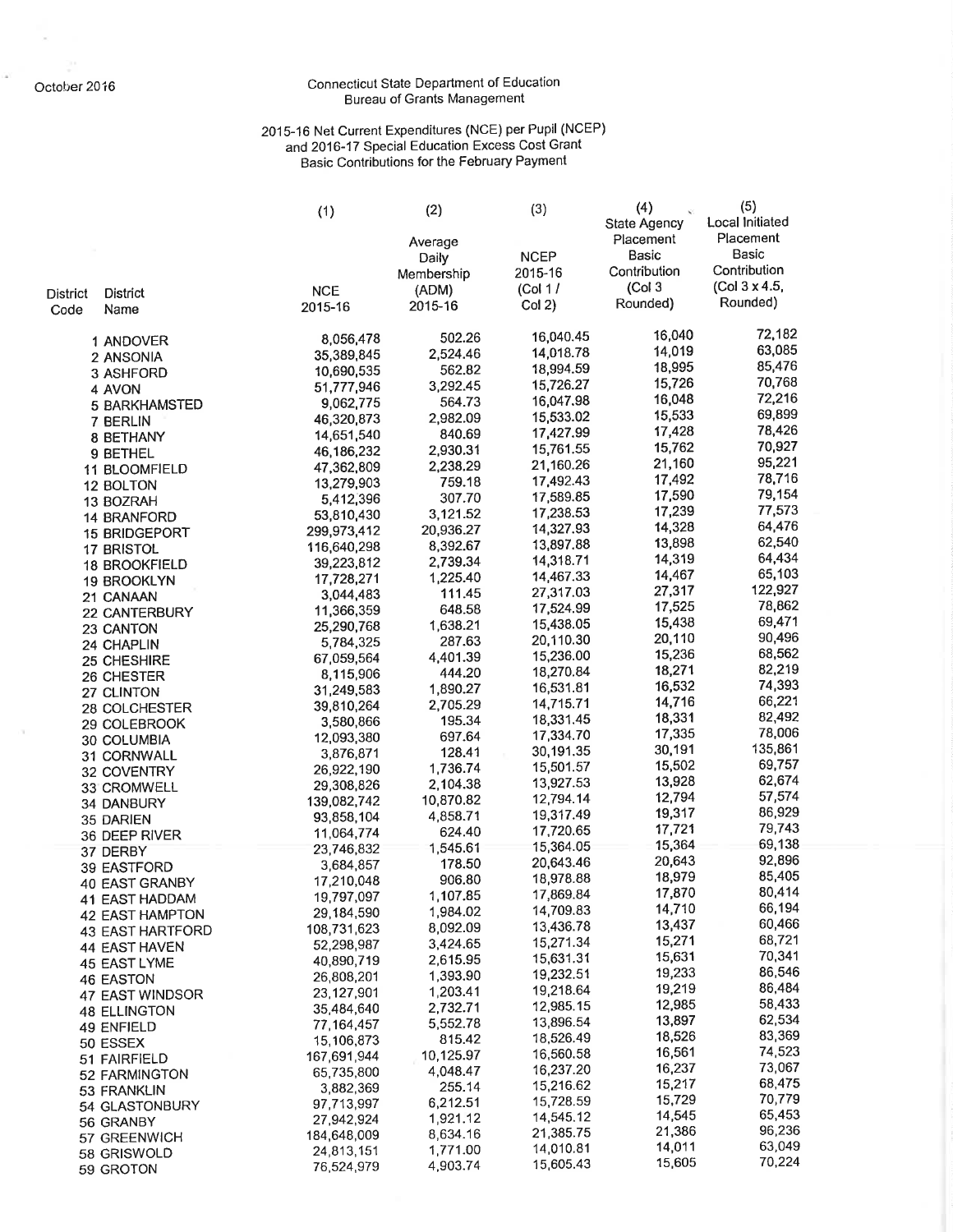### Connecticut State Department of Education<br>Bureau of Grants Management

 $\vec{g}$ 

 $\mathcal{L}_{\mathcal{L}_{\mathcal{L}}}$ 

## 2015-16 Net Current Expenditures (NCE) per Pupil (NCEP)<br>and 2016-17 Special Education Excess Cost Grant<br>Basic Contributions for the February Payment

|          |                         | (1)                       | (2)                  | (3)                    | (4)                 | (5)              |
|----------|-------------------------|---------------------------|----------------------|------------------------|---------------------|------------------|
|          |                         |                           |                      |                        | <b>State Agency</b> | Local Initiated  |
|          |                         |                           | Average              |                        | Placement           | Placement        |
|          |                         |                           | Daily                | <b>NCEP</b>            | Basic               | <b>Basic</b>     |
|          |                         |                           | Membership           | 2015-16                | Contribution        | Contribution     |
| District | <b>District</b>         | <b>NCE</b>                | (ADM)                | (Col 1/                | (Col <sub>3</sub> ) | (Col 3 x 4.5,    |
| Code     | Name                    | 2015-16                   | 2015-16              | $Col2$ )               | Rounded)            | Rounded)         |
|          | 60 GUILFORD             | 58,135,365                | 3,451.22             | 16,844.87              | 16,845              | 75,802           |
|          | 62 HAMDEN               | 118,167,847               | 6,440.32             | 18,348.13              | 18,348              | 82,567           |
|          | 63 HAMPTON              | 3,830,206                 | 174.78               | 21,914.44              | 21,914              | 98,615           |
|          | 64 HARTFORD             | 415,499,191               | 21,523.44            | 19,304.50              | 19,305              | 86,870           |
|          | 65 HARTLAND             | 5,088,334                 | 275.35               | 18,479.51              | 18,480              | 83,158           |
|          | 67 HEBRON               | 25,516,863                | 1,663.57             | 15,338.62              | 15,339              | 69,024           |
|          | 68 KENT                 | 6,884,781                 | 291.88               | 23,587.71              | 23,588              | 106,145          |
|          | 69 KILLINGLY            | 40,365,144                | 2,412.35             | 16,732.71              | 16,733              | 75,297           |
|          | 71 LEBANON              | 18,185,115                | 1,028.06             | 17,688.77              | 17,689              | 79,599           |
|          | 72 LEDYARD              | 35,874,347                | 2,341.92             | 15,318.35              | 15,318              | 68,933           |
|          | 73 LISBON               | 9,707,550                 | 570.63               | 17,011.99              | 17,012              | 76,554           |
|          | 74 LITCHFIELD           | 17,918,536                | 977.00               | 18,340.36              | 18,340              | 82,532           |
|          | <b>76 MADISON</b>       | 51,363,568                | 3,029.35             | 16,955.31              | 16,955              | 76,299           |
|          | 77 MANCHESTER           | 118,302,213               | 7,279.66             | 16,251.06              | 16,251              | 73,130           |
|          | 78 MANSFIELD            | 32,626,803                | 1,863.71             | 17,506.37              | 17,506              | 78,779           |
|          | 79 MARLBOROUGH          | 15,070,074                | 1,105.79             | 13,628.33              | 13,628              | 61,327<br>62,776 |
|          | 80 MERIDEN              | 122,972,579               | 8,815.11             | 13,950.20              | 13,950<br>16,407    | 73,830           |
|          | 83 MIDDLETOWN           | 82,338,885<br>114,034,693 | 5,018.60<br>6,230.63 | 16,406.74<br>18,302.27 | 18,302              | 82,360           |
|          | 84 MILFORD<br>85 MONROE | 53,196,952                | 3,249.48             | 16,370.91              | 16,371              | 73,669           |
|          | 86 MONTVILLE            |                           | 2,389.18             | 15,319.61              | 15,320              | 68,938           |
|          | <b>88 NAUGATUCK</b>     | 36,601,295<br>67,729,500  | 4,495.58             | 15,065.80              | 15,066              | 67,796           |
|          | 89 NEW BRITAIN          | 149,844,738               | 11,358.66            | 13,192.11              | 13,192              | 59,364           |
|          | 90 NEW CANAAN           | 83,885,244                | 4,262.56             | 19,679.55              | 19,680              | 88,558           |
|          | 91 NEW FAIRFIELD        | 36,592,235                | 2,425.67             | 15,085.41              | 15,085              | 67,884           |
|          | 92 NEW HARTFORD         | 16,842,035                | 1,030.53             | 16,343.08              | 16,343              | 73,544           |
|          | 93 NEW HAVEN            | 347,925,848               | 19,068.03            | 18,246.55              | 18,247              | 82,109           |
|          | 94 NEWINGTON            | 69,391,839                | 4,238.39             | 16,372.22              | 16,372              | 73,675           |
|          | 95 NEW LONDON           | 59,503,746                | 3,601.59             | 16,521.52              | 16,522              | 74,347           |
|          | 96 NEW MILFORD          | 58,562,960                | 4,153.42             | 14,099.94              | 14,100              | 63,450           |
|          | 97 NEWTOWN              | 74,232,561                | 4,677.36             | 15,870.61              | 15,871              | 71,418           |
|          | 98 NORFOLK              | 4,264,962                 | 205.41               | 20,763.17              | 20,763              | 93,434           |
|          | 99 NORTH BRANFORD       | 29,480,648                | 1,958.11             | 15,055.66              | 15,056              | 67,750           |
|          | 100 NORTH CANAAN        | 8,655,815                 | 389.60               | 22,217.18              | 22,217              | 99,977           |
|          | 101 NORTH HAVEN         | 50,147,820                | 3,245.53             | 15,451.35              | 15,451              | 69,531           |
|          | 102 NORTH STONINGTON    | 12,050,901                | 751.92               | 16,026.84              | 16,027              | 72,121           |
|          | 103 NORWALK             | 197,260,681               | 11,539.75            | 17,094.02              | 17,094              | 76,923           |
|          | 104 NORWICH             | 85,653,767                | 5,266.77             | 16,263.05              | 16,263              | 73,184           |
|          | 106 OLD SAYBROOK        | 25,450,112                | 1,338.24             | 19,017.60              | 19,018              | 85,579           |
|          | 107 ORANGE              | 39,709,346                | 2,303.50             | 17,238.70              | 17,239              | 77,574           |
|          | 108 OXFORD              | 28,102,306                | 2,037.13             | 13,795.05              | 13,795              | 62,078           |
|          | 109 PLAINFIELD          | 32,442,887                | 2,293.81             | 14,143.67              | 14,144              | 63,647           |
|          | 110 PLAINVILLE          | 35,885,400                | 2,415.16             | 14,858.39              | 14,858              | 66,863           |
|          | 111 PLYMOUTH            | 24,118,800                | 1,680.21             | 14,354.63              | 14,355              | 64,596           |
|          | 112 POMFRET             | 9,646,275                 | 602.47               | 16,011.21              | 16,011              | 72,050           |
|          | 113 PORTLAND            | 20,366,384                | 1,400.51             | 14,542.12              | 14,542              | 65,440           |
|          | 114 PRESTON             | 10,865,144                | 648.09               | 16,764.87              | 16,765              | 75,442           |
|          | 116 PUTNAM              | 19,725,248                | 1,178.30             | 16,740.43              | 16,740              | 75,332           |
|          | 117 REDDING             | 31,596,149                | 1,488.05             | 21,233,26              | 21,233              | 95,550           |
|          | 118 RIDGEFIELD          | 85,437,137                | 5,014.77             | 17,037.10              | 17,037              | 76,667           |
|          | 119 ROCKY HILL          | 40,128,286                | 2,762.32             | 14,527.02              | 14,527              | 65,372           |
|          | 121 SALEM               | 10,853,077                | 630.45               | 17,214.81              | 17,215              | 77,467           |
|          | 122 SALISBURY           | 8,057,022                 | 341.87               | 23,567.50              | 23,568              | 106,054          |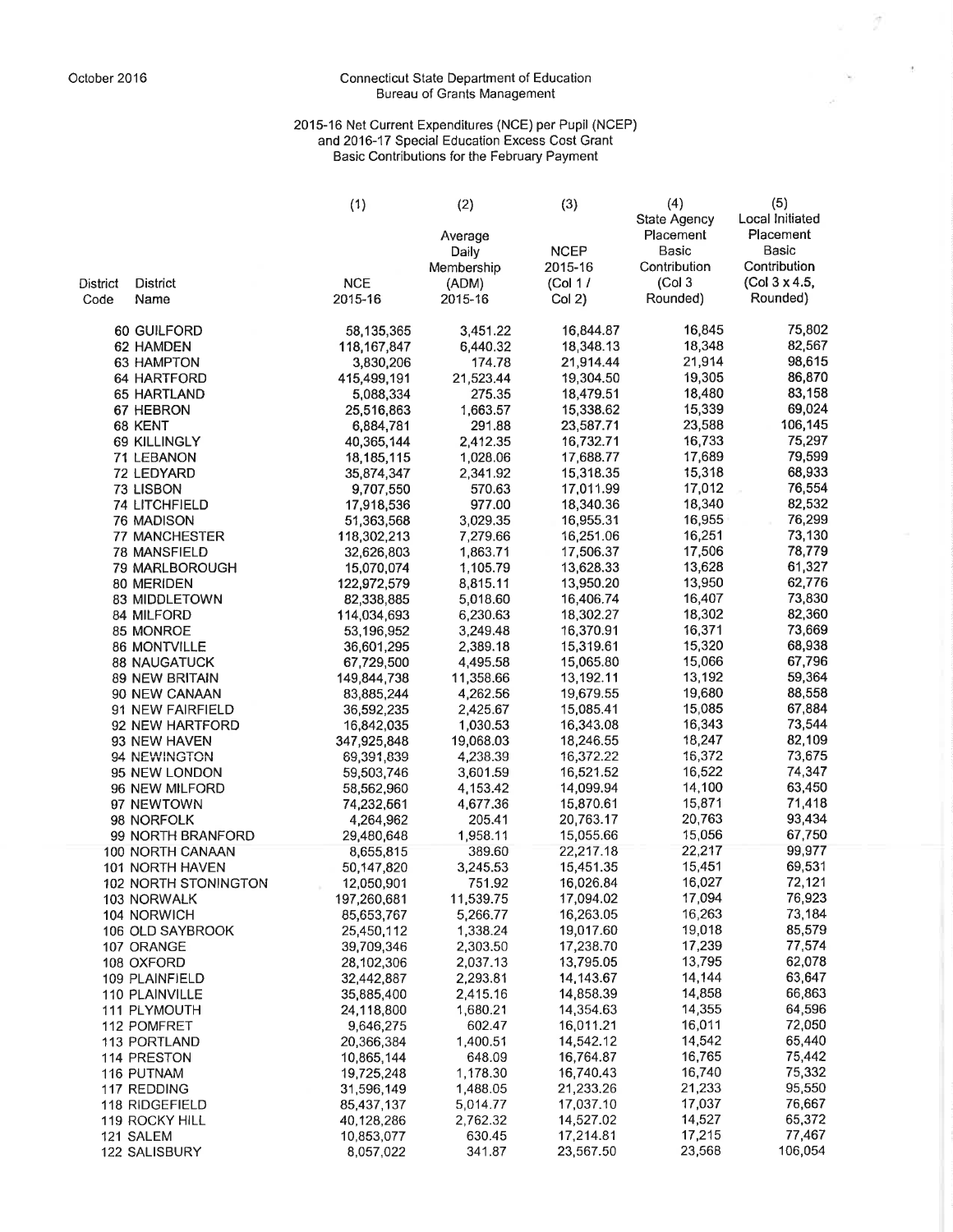$\widetilde{\mu}$ 

 $\mathcal{C}$ 

### Connecticut State Department of Education<br>Bureau of Grants Management

# 2015-16 Net Current Expenditures (NCE) per Pupil (NCEP)<br>and 2016-17 Special Education Excess Cost Grant<br>Basic Contributions for the February Payment

 $\overline{a}$ 

|                         |                                                    | (1)                      | (2)                   | (3)                    | (4)<br><b>State Agency</b> | (5)<br>Local Initiated |
|-------------------------|----------------------------------------------------|--------------------------|-----------------------|------------------------|----------------------------|------------------------|
|                         |                                                    |                          | Average               | <b>NCEP</b>            | Placement<br><b>Basic</b>  | Placement<br>Basic     |
|                         |                                                    |                          | Daily<br>Membership   | 2015-16                | Contribution               | Contribution           |
|                         |                                                    | <b>NCE</b>               | (ADM)                 | (Col 1/                | (Col <sub>3</sub> )        | (Col 3 x 4.5,          |
| <b>District</b><br>Code | District<br>Name                                   | 2015-16                  | 2015-16               | $Col2$ )               | Rounded)                   | Rounded)               |
|                         |                                                    |                          |                       |                        |                            |                        |
|                         | 123 SCOTLAND                                       | 4,755,398                | 209.09                | 22,743.31              | 22,743<br>14,363           | 102,345<br>64,635      |
|                         | 124 SEYMOUR                                        | 33,372,667               | 2,323.48<br>230.40    | 14,363.23<br>28,606.02 | 28,606                     | 128,727                |
|                         | 125 SHARON                                         | 6,590,826                | 5,178.70              | 13,361.50              | 13,362                     | 60,127                 |
|                         | 126 SHELTON                                        | 69,195,209               | 502.18                | 17,224.21              | 17,224                     | 77,509                 |
|                         | 127 SHERMAN                                        | 8,649,652<br>68,254,971  | 4,253.27              | 16,047.65              | 16,048                     | 72,214                 |
|                         | <b>128 SIMSBURY</b>                                | 21,792,537               | 1,441.14              | 15,121.73              | 15,122                     | 68,048                 |
|                         | 129 SOMERS                                         | 91,889,829               | 6,648.04              | 13,822.09              | 13,822                     | 62,199                 |
|                         | <b>131 SOUTHINGTON</b><br><b>132 SOUTH WINDSOR</b> | 72,742,189               | 4,320.88              | 16,835.04              | 16,835                     | 75,758                 |
|                         | 133 SPRAGUE                                        | 6,260,984                | 461.89                | 13,555.14              | 13,555                     | 60,998                 |
|                         | 134 STAFFORD                                       | 27,479,671               | 1,596.49              | 17,212.55              | 17,213                     | 77,456                 |
|                         | 135 STAMFORD                                       | 282,739,285              | 15,668.81             | 18,044.72              | 18,045                     | 81,201                 |
|                         | 136 STERLING                                       | 7,965,013                | 581.75                | 13,691.47              | 13,691                     | 61,612                 |
|                         | <b>137 STONINGTON</b>                              | 36,416,773               | 2,250.44              | 16,182.07              | 16,182                     | 72,819                 |
|                         | 138 STRATFORD                                      | 106,007,763              | 7,245.55              | 14,630.74              | 14,631                     | 65,838                 |
|                         | 139 SUFFIELD                                       | 35,495,522               | 2,261.12              | 15,698.20              | 15,698                     | 70,642                 |
|                         | <b>140 THOMASTON</b>                               | 15,171,528               | 1,022.08              | 14,843.78              | 14,844                     | 66,797                 |
|                         | 141 THOMPSON                                       | 18,213,723               | 1,044.94              | 17,430.40              | 17,430                     | 78,437                 |
|                         | 142 TOLLAND                                        | 39,059,292               | 2,710.44              | 14,410.68              | 14,411                     | 64,848                 |
|                         | <b>143 TORRINGTON</b>                              | 73,062,857               | 4,470.59              | 16,343.00              | 16,343                     | 73,544<br>69,377       |
|                         | 144 TRUMBULL                                       | 101,993,621              | 6,615.64              | 15,417.05              | 15,417                     | 77,474                 |
|                         | 145 UNION                                          | 1,945,447                | 113.00                | 17,216.35              | 17,216<br>15,472           | 69,625                 |
|                         | 146 VERNON                                         | 54,344,988               | 3,512.44              | 15,472.15              | 17,237                     | 77,565                 |
|                         | 147 VOLUNTOWN                                      | 6,694,907                | 388.41                | 17,236.70<br>16,830.58 | 16,831                     | 75,738                 |
|                         | 148 WALLINGFORD                                    | 103,255,762              | 6,135.01              | 15,213.79              | 15,214                     | 68,462                 |
|                         | <b>151 WATERBURY</b>                               | 279,643,357              | 18,380.91<br>2,903.54 | 15,860.07              | 15,860                     | 71,370                 |
|                         | <b>152 WATERFORD</b>                               | 46,050,351<br>40,331,163 | 2,830.26              | 14,249.99              | 14,250                     | 64,125                 |
|                         | <b>153 WATERTOWN</b>                               | 17,419,638               | 783.00                | 22,247.30              | 22,247                     | 100,113                |
|                         | 154 WESTBROOK<br>155 WEST HARTFORD                 | 152,214,085              | 10,132.47             | 15,022.41              | 15,022                     | 67,601                 |
|                         | 156 WEST HAVEN                                     | 93,434,990               | 7,017.43              | 13,314.70              | 13,315                     | 59,916                 |
|                         | 157 WESTON                                         | 49,434,511               | 2,383.27              | 20,742.30              | 20,742                     | 93,340                 |
|                         | 158 WESTPORT                                       | 113,195,476              | 5,654.61              | 20,018.26              | 20,018                     | 90,082                 |
|                         | <b>159 WETHERSFIELD</b>                            | 59,963,316               | 3,971.05              | 15,100.12              | 15,100                     | 67,951                 |
|                         | <b>160 WILLINGTON</b>                              | 12,119,973               | 672.93                | 18,010.75              | 18,011                     | 81,048                 |
|                         | 161 WILTON                                         | 81,242,292               | 4,155.30              | 19,551.49              | 19,551                     | 87,982                 |
|                         | 162 WINCHESTER                                     | 22,764,054               | 1,184.51              | 19,218.12              | 19,218                     | 86,482                 |
|                         | 163 WINDHAM                                        | 60,860,490               | 3,207.10              | 18,976.80              | 18,977                     | 85,396<br>78,012       |
|                         | 164 WINDSOR                                        | 68,247,233               | 3,936.72              | 17,336.06              | 17,336                     | 85,552                 |
|                         | 165 WINDSOR LOCKS                                  | 32,381,830               | 1,703.28              | 19,011.45              | 19,011<br>13,377           | 60,198                 |
|                         | 166 WOLCOTT                                        | 34,067,207               | 2,546.62              | 13,377.42              | 17,736                     | 79,813                 |
|                         | 167 WOODBRIDGE                                     | 26,386,619               | 1,487.72              | 17,736.28<br>13,395.00 | 13,395                     | 60,278                 |
|                         | 169 WOODSTOCK                                      | 16,938,381               | 1,264.53<br>420.00    | 25,136.82              | 25,137                     | 113,116                |
|                         | 201 DISTRICT NO. 1                                 | 10,557,465               | 953.00                | 17,536.66              | 17,537                     | 78,915                 |
|                         | 204 DISTRICT NO. 4                                 | 16,712,441<br>39,839,514 | 2,294.52              | 17,362.90              | 17,363                     | 78,133                 |
|                         | 205 DISTRICT NO. 5                                 | 16,357,179               | 828.92                | 19,733.12              | 19,733                     | 88,799                 |
|                         | 206 DISTRICT NO. 6                                 | 17,321,021               | 1,020.64              | 16,970.74              | 16,971                     | 76,368                 |
|                         | 207 DISTRICT NO. 7<br>208 DISTRICT NO. 8           | 24,866,227               | 1,703.00              | 14,601.43              | 14,601                     | 65,706                 |
|                         | 209 DISTRICT NO. 9                                 | 20,755,826               | 1,050.74              | 19,753.53              | 19,754                     | 88,891                 |
|                         | 210 DISTRICT NO. 10                                | 35,579,507               | 2,463.12              | 14,444.89              | 14,445                     | 65,002                 |
|                         | 211 DISTRICT NO. 11                                | 6,208,971                | 286.07                | 21,704.38              | 21,704                     | 97,670                 |
|                         | 212 DISTRICT NO. 12                                | 19,765,846               | 677.12                | 29,191.05              | 29,191                     | 131,360                |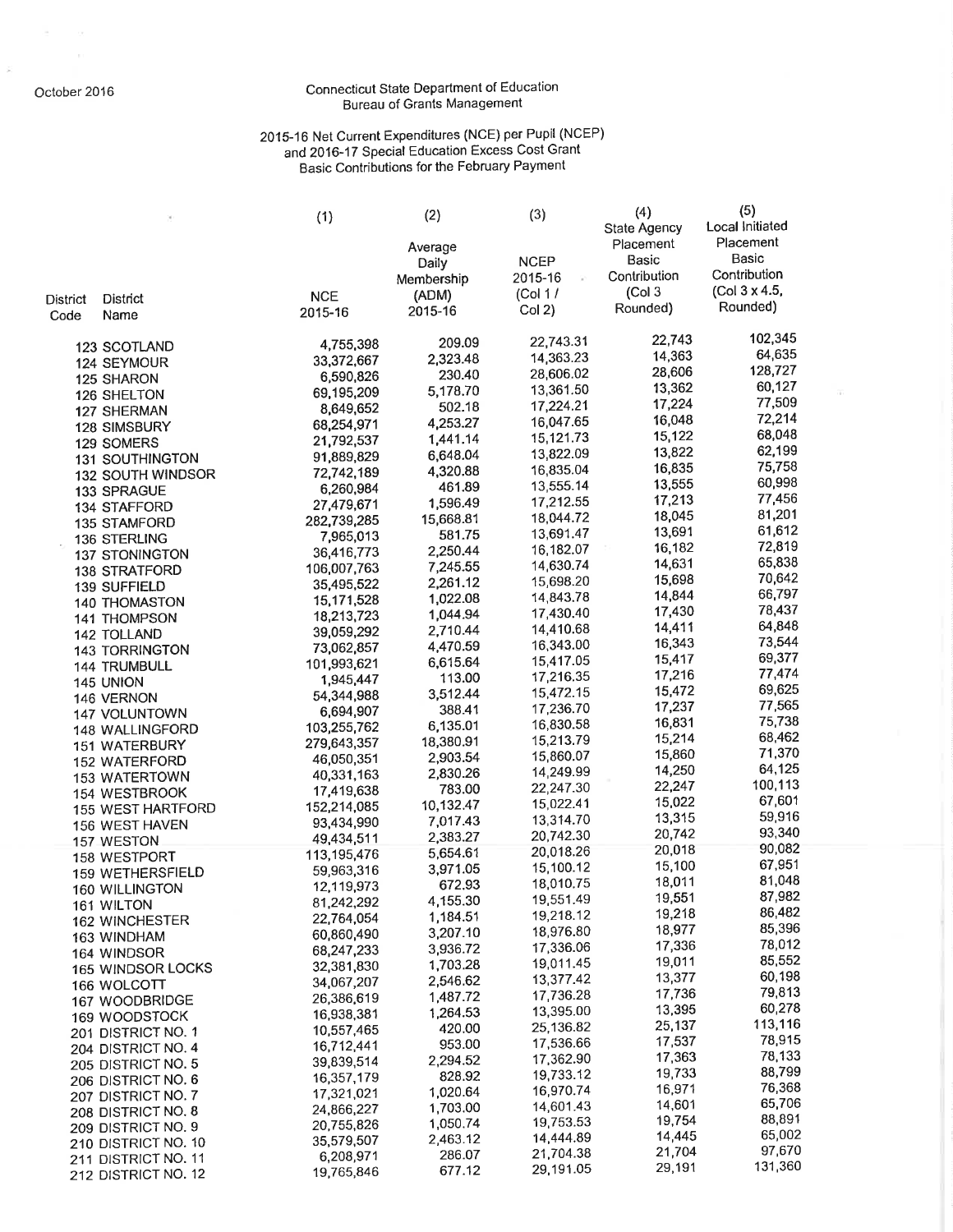$\overline{\omega}$ 

### Connecticut State Department of Education<br>Bureau of Grants Management

É

 $\alpha$ 

 $\bar{g}$ 

## 2015-16 Net Current Expenditures (NCE) per Pupil (NCEP)<br>and 2016-17 Special Education Excess Cost Grant<br>Basic Contributions for the February Payment

|                 |                     | (1)           | (2)        | (3)          | (4)                 | (5)             |
|-----------------|---------------------|---------------|------------|--------------|---------------------|-----------------|
|                 |                     |               |            |              | State Agency        | Local Initiated |
|                 |                     |               | Average    |              | Placement           | Placement       |
|                 |                     |               | Daily      | <b>NCEP</b>  | Basic               | Basic           |
|                 |                     |               | Membership | 2015-16      | Contribution        | Contribution    |
| <b>District</b> | <b>District</b>     | <b>NCE</b>    | (ADM)      | (Col 1/      | (Col <sub>3</sub> ) | (Col 3 x 4.5.   |
| Code            | Name                | 2015-16       | 2015-16    | Col(2)       | Rounded)            | Rounded)        |
|                 | 213 DISTRICT NO. 13 | 33,855,224    | 1.771.35   | 19,112.67    | 19.113              | 86,007          |
|                 | 214 DISTRICT NO. 14 | 29,479,834    | 1.501.24   | 19.636.99    | 19,637              | 88,366          |
|                 | 215 DISTRICT NO. 15 | 63,221,073    | 3.804.09   | 16,619.24    | 16,619              | 74,787          |
|                 | 216 DISTRICT NO. 16 | 35,261,139    | 2.290.89   | 15,391.90    | 15,392              | 69,264          |
|                 | 217 DISTRICT NO. 17 | 37.031.817    | 2.164.57   | 17.108.16    | 17.108              | 76,987          |
|                 | 218 DISTRICT NO. 18 | 27,068,354    | 1.374.06   | 19,699.54    | 19.700              | 88,648          |
|                 | 219 DISTRICT NO. 19 | 17,559,240    | 975.00     | 18.009.48    | 18,009              | 81,043          |
|                 |                     | 8,556,841,830 | 526,604.59 | 2.836.093.43 | 2.836,096           | 12.762.426      |